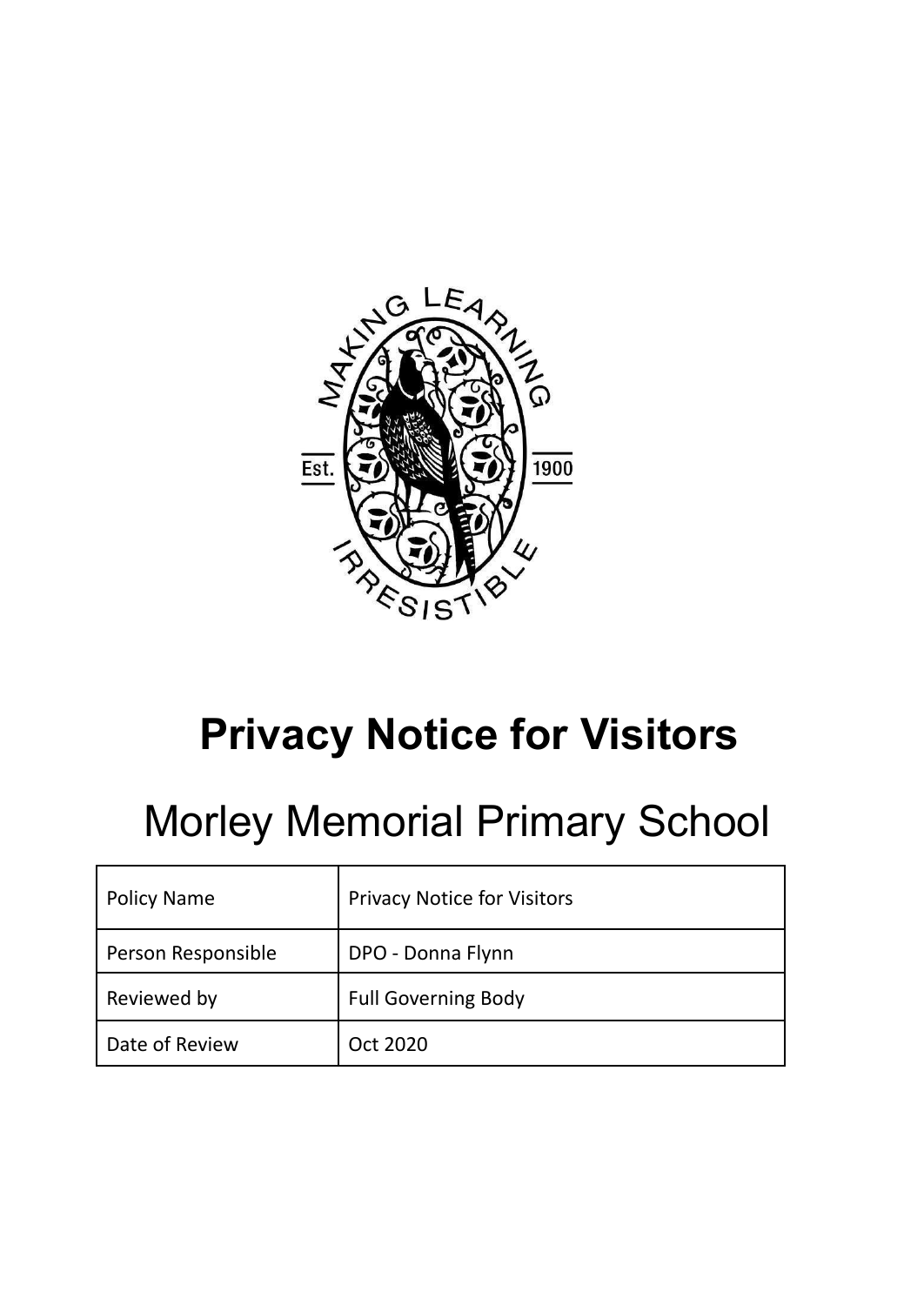### **Privacy notice for visitors**

Under data protection law, individuals have a right to be informed about how Morley Memorial Primary School, Blinco Grove, Cambridge, CB1 7TX, uses any personal data held about them. We comply with this right by providing privacy notices to individuals where we are processing their personal data.

This privacy notice explains how we collect, store and use personal data about visitors to the school.

We, Morley Memorial, are the 'data controller' for the purposes of data protection law.

Our data protection officer is Donna Flynn (see 'Contact us' below).

#### **The personal data we hold**

We process data relating to those visiting Morley Memorial. Personal data that we may collect, use, store and share (when appropriate) about you includes, but is not restricted to:

- Full name and address
- Contact details
- Information relating to the visit, e.g. company or organisation name, arrival and departure time, car number plate

We may also collect, store and use information about you that falls into "special categories" of more sensitive personal data. This includes information about (where applicable):

- Information about access requirements
- Photographs for identification purposes
- CCTV images captured in school

We may also hold data about you that we have received from other organisations, including other schools and social services.

#### **Why we use this data**

The purpose of processing this data is to:

- Identify you and keep you safe while on the school site
- Keep pupils and staff safe
- Maintain accurate records of visits to the school
- Provide appropriate access arrangements for visitors that require them

#### **Our lawful basis for using this data**

We only collect and use personal information about you when the law allows us to. Most commonly, we use it where we need to:

- Comply with a legal obligation
- Carry out a task in the public interest

Less commonly, we may also use personal information about you where:

- You have given us consent to use it in a certain way
- We need to protect your vital interests (or someone else's interests)

Where you have provided us with consent to use your data, you may withdraw this consent at any time. We will make this clear when requesting your consent and explain how you go about withdrawing consent if you wish to do so.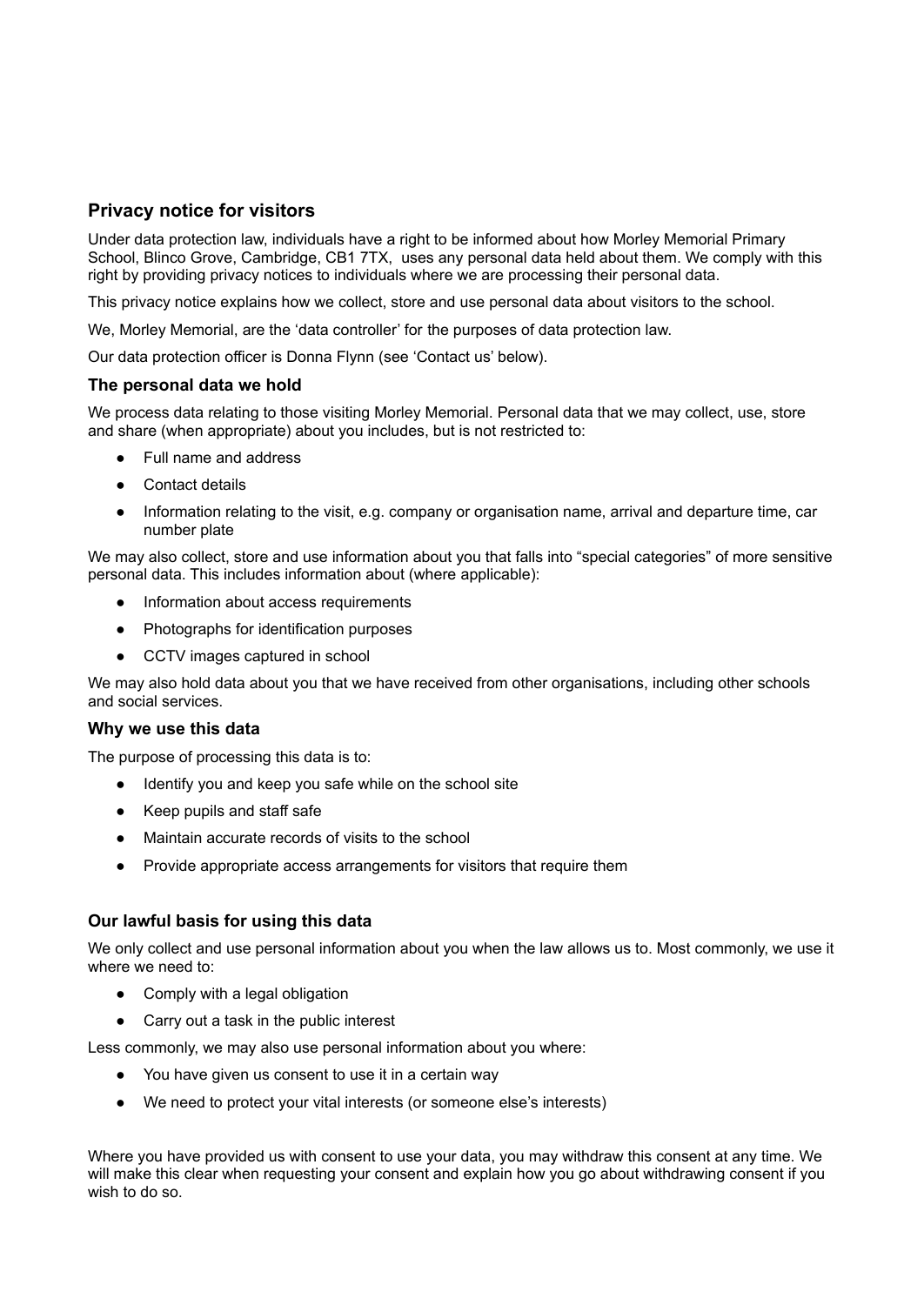Some of the reasons listed above for collecting and using personal information about you overlap, and there may be several grounds which justify the Trust's use of your data.

#### **Our basis for using special category data**

For 'special category' data, we only collect and use it when we have both a lawful basis, as set out above, and one of the following conditions for processing as set out in data protection law:

- We have obtained your explicit consent to use your personal data in a certain way
- We need to perform or exercise an obligation or right in relation to employment, social security or social protection law
- We need to protect an individual's vital interests (i.e. protect your life or someone else's life), in situations where you're physically or legally incapable of giving consent
- The data concerned has already been made manifestly public by you
- We need to process it for the establishment, exercise or defence of legal claims
- We need to process it for reasons of substantial public interest as defined in legislation
- We need to process it for health or social care purposes, and the processing is done by, or under the direction of, a health or social work professional or by any other person obliged to confidentiality under law
- We need to process it for public health reasons, and the processing is done by, or under the direction of, a health professional or by any other person obliged to confidentiality under law
- We need to process it for archiving purposes, scientific or historical research purposes, or for statistical purposes, and the processing is in the public interest

For criminal offence data, we will only collect and use it when we have both a lawful basis, as set out above, and a condition for processing as set out in data protection law. Conditions include:

- We have obtained your consent to use it in a specific way
- We need to protect an individual's vital interests (i.e. protect your life or someone else's life), in situations where you're physically or legally incapable of giving consent
- The data concerned has already been made manifestly public by you
- We need to process it for, or in connection with, legal proceedings, to obtain legal advice, or for the establishment, exercise or defence of legal rights
- We need to process it for reasons of substantial public interest as defined in legislation

#### **Collecting this information**

While most of the information we collect from you is mandatory, there is some information that you can choose whether or not to provide to us.

Whenever we seek to collect information from you, we make it clear whether you must provide this information (and if so, what the possible consequences are of not complying), or whether you have a choice.

#### **How we store this data**

Personal data we collect as part of the visitor process is stored in line with Morley Memorial Data Protection and GDPR Policy.

We will retain, and dispose of, the personal data of all visitors in accordance with the Retention Schedule set out in the Information and Record Management Society's Toolkit for Schools. This can be found [here](http://irms.org.uk/?page=schoolstoolkit&terms=%22toolkit+and+schools%22).

#### **Data sharing**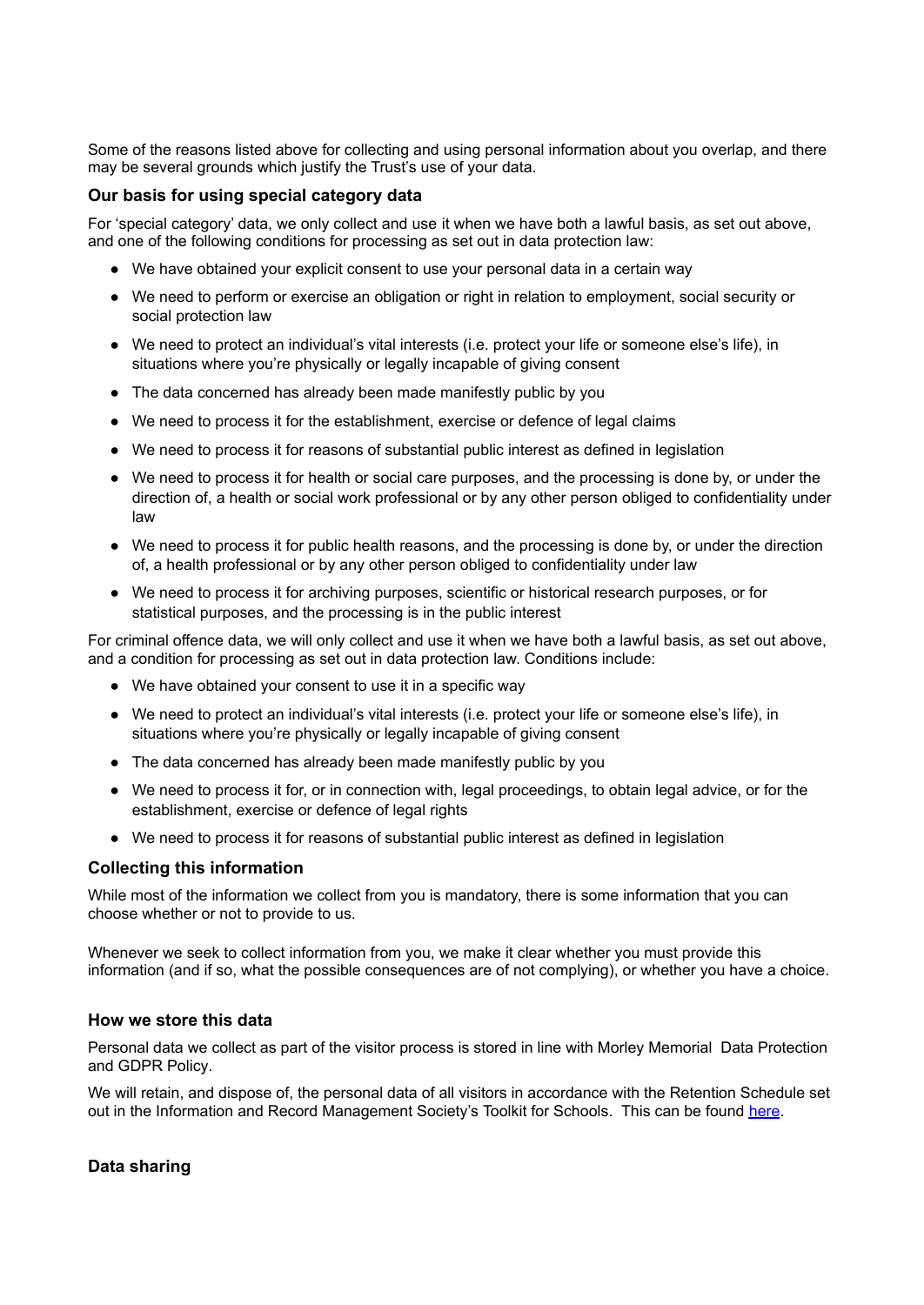We do not share information about you with any third party without your consent unless the law and our policies allow us to do so.

Where it is legally required, or necessary (and it complies with data protection law), we may share personal information about you with:

- Our local authority to meet our legal obligations to share certain information with it, such as safeguarding concerns
- Suppliers and service providers to enable them to provide the service we have contracted them for, such as catering
- Health authorities
- Police forces, courts and tribunals

#### **Transferring data internationally**

Where we transfer personal data to a country or territory outside the European Economic Area, we will do so in accordance with data protection law.

#### **Your rights**

#### **How to access the personal information we hold about you**

Individuals have a right to make a 'subject access request' to gain access to personal information that the Trust holds about them.

If you make a subject access request, and if we do hold information about you, we will:

- Give you a description of it
- Tell you why we are holding and processing it, and how long we will keep it for
- Explain where we got it from, if not from you
- Tell you who it has been, or will be, shared with
- Let you know whether any automated decision-making is being applied to the data, and any consequences of this
- Give you a copy of the information in an intelligible form

You may also have a right for your personal information to be transmitted electronically to another organisation in certain circumstances.

If you would like to make a request, please contact Tim Fox, Morley Memorial Primary School, email: [office@morley.cambs.sch.uk,](mailto:office@morley.cambs.sch.uk) tel 01223 508786

#### **Your other rights regarding your data**

Under data protection law, individuals have certain rights regarding how their personal data is used and kept safe. You have the right to:

- Object to the use of your personal data if it would cause, or is causing, damage or distress
- Prevent your data being used to send direct marketing
- Object to the use of your personal data for decisions being taken by automated means (by a computer or machine, rather than a person)
- In certain circumstances, have inaccurate personal data corrected, deleted or destroyed, or restrict processing
- Claim compensation for damages caused by a breach of the data protection regulations

To exercise any of these rights, please contact Tim Fox, Morley Memorial Primary School, email: [office@morley.cambs.sch.uk,](mailto:office@morley.cambs.sch.uk) telephone 01223 508786